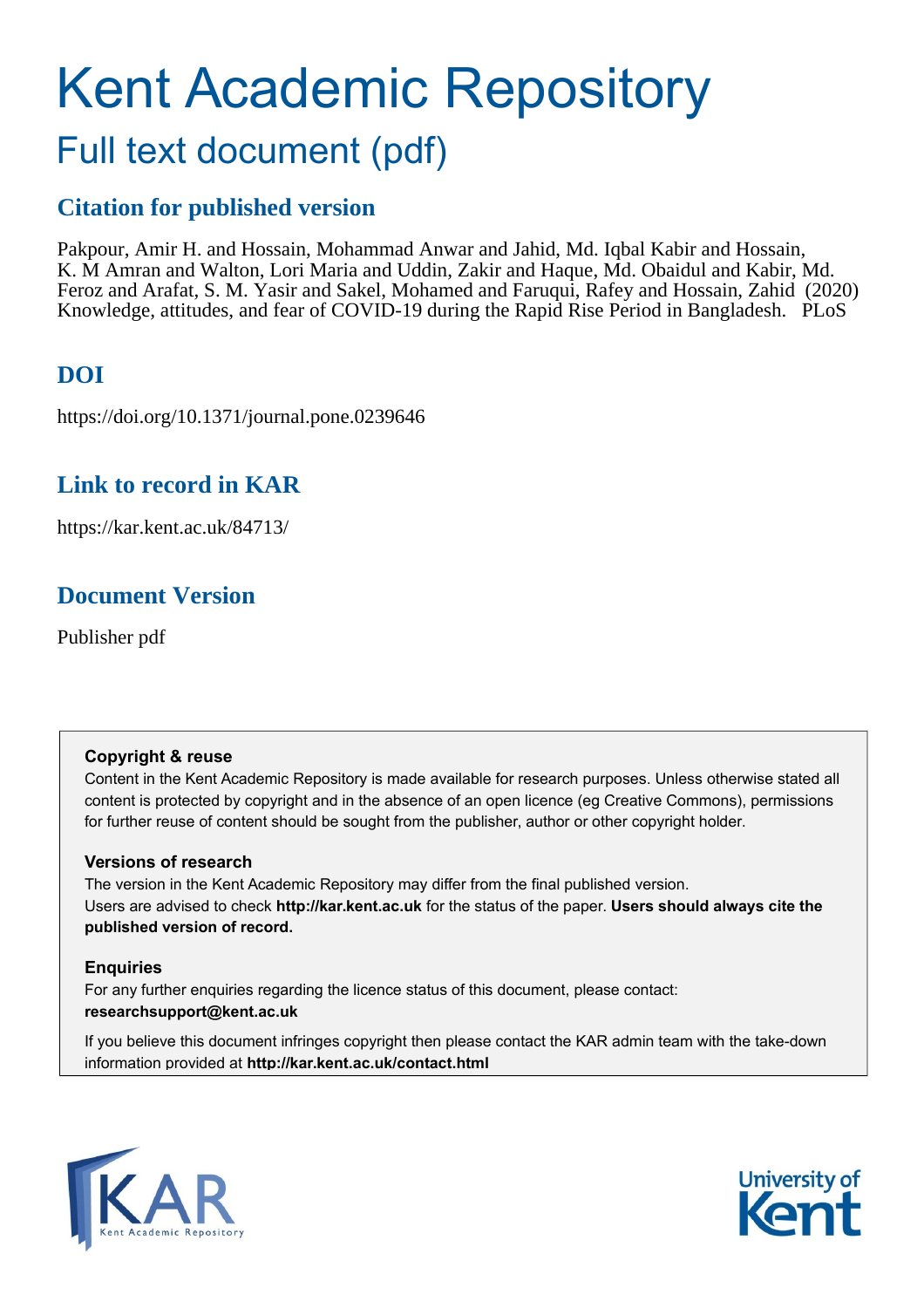

# **G** OPEN ACCESS

**Citation:** Hossain MA, Jahid M.IK, Hossain KMA, Walton LM, Uddin Z, Haque M.O, et al. (2020) Knowledge, attitudes, and fear of COVID-19 during the Rapid Rise Period in Bangladesh. PLoS ONE 15(9): e0239646. [https://doi.org/10.1371/journal.](https://doi.org/10.1371/journal.pone.0239646) [pone.0239646](https://doi.org/10.1371/journal.pone.0239646)

**Editor:** Amir H. Pakpour, Qazvin University of Medical Sciences, ISLAMIC REPUBLIC OF IRAN

**Received:** July 6, 2020

**Accepted:** September 11, 2020

**Published:** September 24, 2020

**Peer Review History:** PLOS recognizes the benefits of transparency in the peer review process; therefore, we enable the publication of all of the content of peer review and author responses alongside final, published articles. The editorial history of this article is available here: <https://doi.org/10.1371/journal.pone.0239646>

**Copyright:** © 2020 Hossain et al. This is an open access article distributed under the terms of the Creative Commons [Attribution](http://creativecommons.org/licenses/by/4.0/) License, which permits unrestricted use, distribution, and reproduction in any medium, provided the original author and source are credited.

**Data Availability Statement:** Data is available on [www.kaggle.com/dataset/d4872de101ba5b232a](http://www.kaggle.com/dataset/d4872de101ba5b232a347e2ff1fc0ba6f1483209b8c4c52d82aa96a863a8af71) [347e2ff1fc0ba6f1483209b8c4c52d82aa96a863a8](http://www.kaggle.com/dataset/d4872de101ba5b232a347e2ff1fc0ba6f1483209b8c4c52d82aa96a863a8af71) [af71](http://www.kaggle.com/dataset/d4872de101ba5b232a347e2ff1fc0ba6f1483209b8c4c52d82aa96a863a8af71).

#### RESEARCH ARTICLE

# Knowledge, attitudes, and fear of COVID-19 during the Rapid Rise Period in Bangladesh

**Mohammad Anwar Hossain1**☯**, Md. Iqbal Kabir Jahid1**☯**, K. M Amran Hossai[nID](http://orcid.org/0000-0003-2124-2087)2**☯**\*, Lori**  $M$ aria Walton $\bullet$ <sup>3©</sup>, Zakir Uddin<sup>4©</sup>, Md. Obaidul Haque<sup>2‡</sup>, Md. Feroz Kabir $\bullet$ 6<sup>5‡</sup>, S. M. **Yasir Arafa[tID](http://orcid.org/0000-0003-0521-5708)6‡, Mohamed Sakel7**☯**, Rafey Faruqui8**☯**, Zahid Hossain2‡**

**1** Department of Microbiology, Jashore University of Science & Technology (JUST), Jashore, Bangladesh,

**2** Department of Physiotherapy, Bangladesh Health Professions Institute (BHPI), Dhaka, Bangladesh,

**3** Department of Physical Therapy, School of Health Sciences, University of Scranton, Scranton, Pennsylvania, United States of America, **4** School of Physical and Occupational Therapy, Faculty of

Medicine, McGill University, Montréal, Canada, 5 Department of Physiotherapy & Rehabilitation, Jashore University of Science & Technology (JUST), Jashore, Bangladesh, **6** Department of Psychiatry, Enam Medical College Hospital, Dhaka, Bangladesh, **7** East Kent University NHS FT Hospitals, Canterbury, United Kingdom, **8** Kent & Medway NHS and Social Care Partnership Trust & University of Kent, Canterbury, United Kingdom

☯ These authors contributed equally to this work.

‡ These authors also contributed equally to this work.

\* amranphysio@gmail.com

# Abstract

The study aims to determine the level of Knowledge, Attitude, and Practice (KAP) related to COVID-19 preventive health habits and perception of fear towards COVID-19 in subjects living in Bangladesh. Design: Prospective, cross-sectional survey of (n = 2157) male and female subjects, 13–88 years of age, living in Bangladesh. Methods: Ethical approval and trial registration were obtained before the commencement of the study. Subjects who volunteered to participate and signed the informed consent were enrolled in the study and completed the structured questionnaire on KAP and Fear of COVID-19 scale (FCV-19S). Results: Twenty-eight percent (28.69%) of subjects reported one or more COVID-19 symptoms, and 21.4% of subjects reported one or more co-morbidities. Knowledge scores were slightly higher in males  $(8.75 \pm 1.58)$  than females  $(8.66 \pm 1.70)$ . Knowledge was significantly correlated with age ( $p < .005$ ), an education level ( $p < .001$ ), attitude ( $p < .001$ ), and urban location ( $p < .001$ ). Knowledge scores showed an inverse correlation with fear scores ( $p <$ .001). Eighty-three percent (83.7%) of subjects with COVID-19 symptoms reported wearing a mask in public, and 75.4% of subjects reported staying away from crowded places. Subjects with one or more symptoms reported higher fear compared to subjects without  $(18.73<sub>±</sub>)$ 4.6; 18.45± 5.1). Conclusion: Bangladeshis reported a high prevalence of self-isolation, positive preventive health behaviors related to COVID-19, and moderate to high fear levels. Higher knowledge and Practice were found in males, higher education levels, older age, and urban location. Fear of COVID-19 was more prevalent in female and elderly subjects. A positive attitude was reported for the majority of subjects, reflecting the belief that COVID-19 was controllable and containable.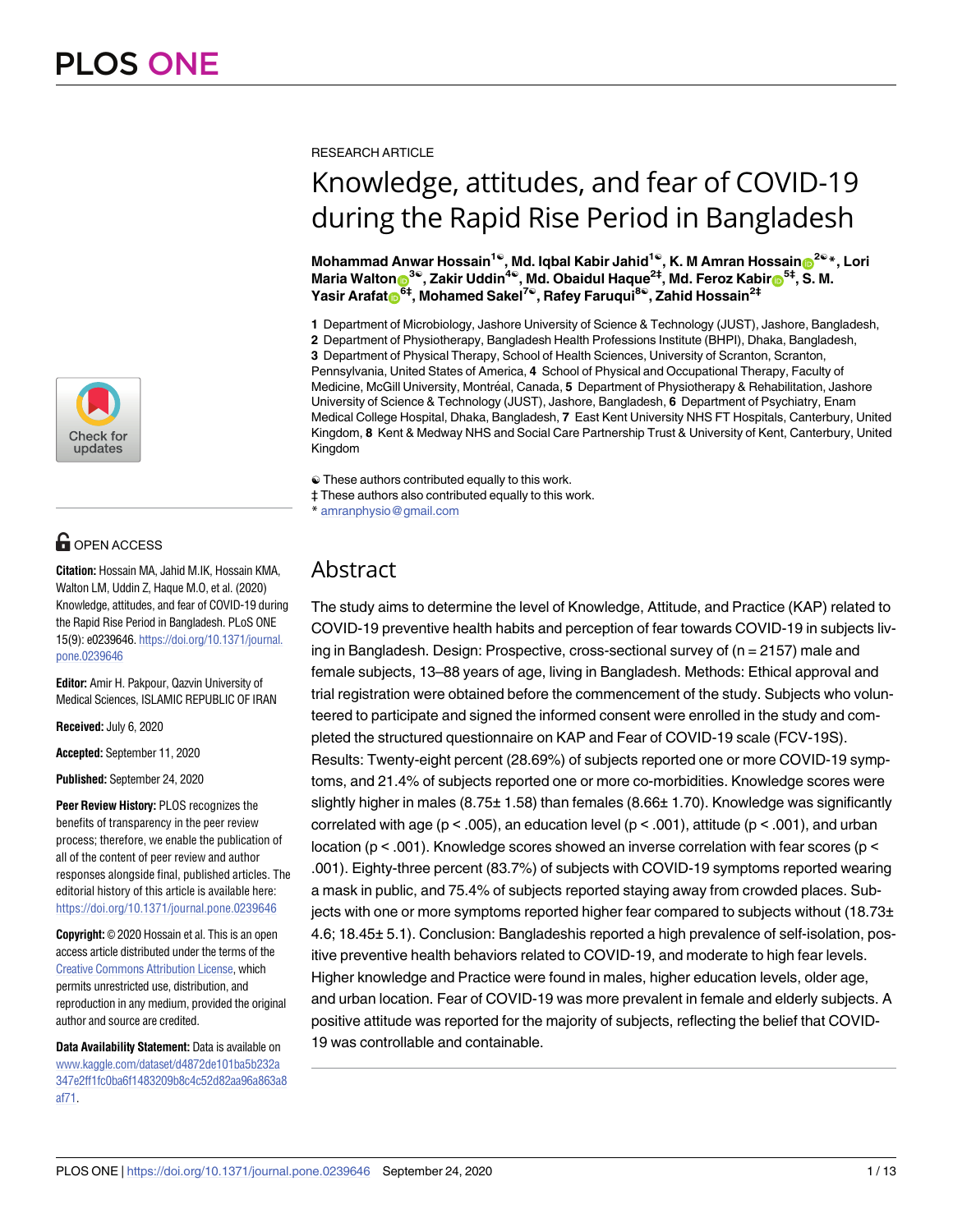**Funding:** The author(s) received no specific funding for this work.

**Competing interests:** The authors have declared that no competing interests exist.

# **Introduction**

Bangladesh is among the top 20 countries in terms of confirmed cases of COVID-19, with a positive case rate of 19.09% - 22.91% as of June 1, 2020 [1]. However, questions remain regarding the actual number of cases and the scarcity of testing facilities [2]. There are also concerns about Bangladesh's ability to mount an effective response to the COVID-19 pandemic [3]. One newspaper also states [4] that Bangladesh is a developing economy and is mainly dependent on remittances, ready-made garments, and small trades. The country is mid-phase in a few financial megaprojects. Natural calamities and COVID-19 pose challenges for the Bangladeshi government and its residents at home and abroad [5]. Due to economic concerns, Bangladesh did not impose a countrywide lockdown. Instead, the authorities sub-sectioned the country into red, yellow, and green zones based on the level of community contamination [6]. Additionally, the government website for coronavirus briefing measures is being used to improve the situation, raising individual awareness by improving individual knowledge, attitudes, and practices, which has helped alleviate unnecessary fears and social stigmas [7].

Battling the COVID-19 pandemic is a lengthy process and requires the combined efforts of individuals and the government; adequate testing, isolation, and supportive treatment provision are the best ways to overcome the pandemic [8]. There is ongoing research to develop a vaccine. Nevertheless, measures to raise the general population's knowledge and implementation of recommended health practices are some of the best approaches to combating COVID-19 [9].

The World Health Organization (WHO) [10] stated that only 15% of cases were projected to have severe symptoms, and one-third of the severe cases required critical care; the main priority of the WHO is to mobilize resources to improve community healthcare practices. There is an emphasis on developing a community's receptiveness to staying at home. Moreover, the WHO raised concerns regarding mental health needs [11]. Mental health needs related to COVID-19 are emerging regardless of age, occupation, and education and are related to isolation, financial uncertainty, quarantine effects, excessive time spent online, gaming, physical inactivity, insomnia, anxiety, depression, and fear of COVID-19 [12]. The study also suggests that extreme fear and anxiety led individuals in China to have more physical and psychological signs, even with mild to no symptoms reported. Bangladesh reported a few cases of suicide due to extreme fear of COVID-19, with some cases showing negative outcomes after the administration of the real-time polymerase chain reaction (RT-PCR) test postmortem [13].

Bangladesh responded relatively early in March 2020, with no cases for nearly a week. The subsequent arrival of travelers from Italy who defied quarantine regulations could have been the source of the virus [14]. Besides, religious gatherings and the lack of travel restrictions are considered the primary reasons for the sharp upward projections in COVID-19 cases [15]. A population-based study was required to determine general knowledge about the disease and what practices were being taken by Bangladeshi individuals to combat COVID-19. Fear is thought to be one of the main contributors to mass anxiety and depression. Fear has been shown to predict inadequate health overall, insomnia, and the suppression of immunity. Other influencing factors of anxiety and depression include occupation, knowledge, attitudes, and practice of health-related habits, as well as other environmental indicators [12]. Determining knowledge, attitudes, practices (KAP), and fear will provide a glimpse of how Bangladesh is responding to the pandemic in this state of rising cases. This will further help to evaluate their overall preparedness. The COVID-19 crisis is assumed to be a long-term process, and the only way to battle the pandemic is to know the right information and practice the recommended health advisories. It is also necessary to examine the relationship among demographic variables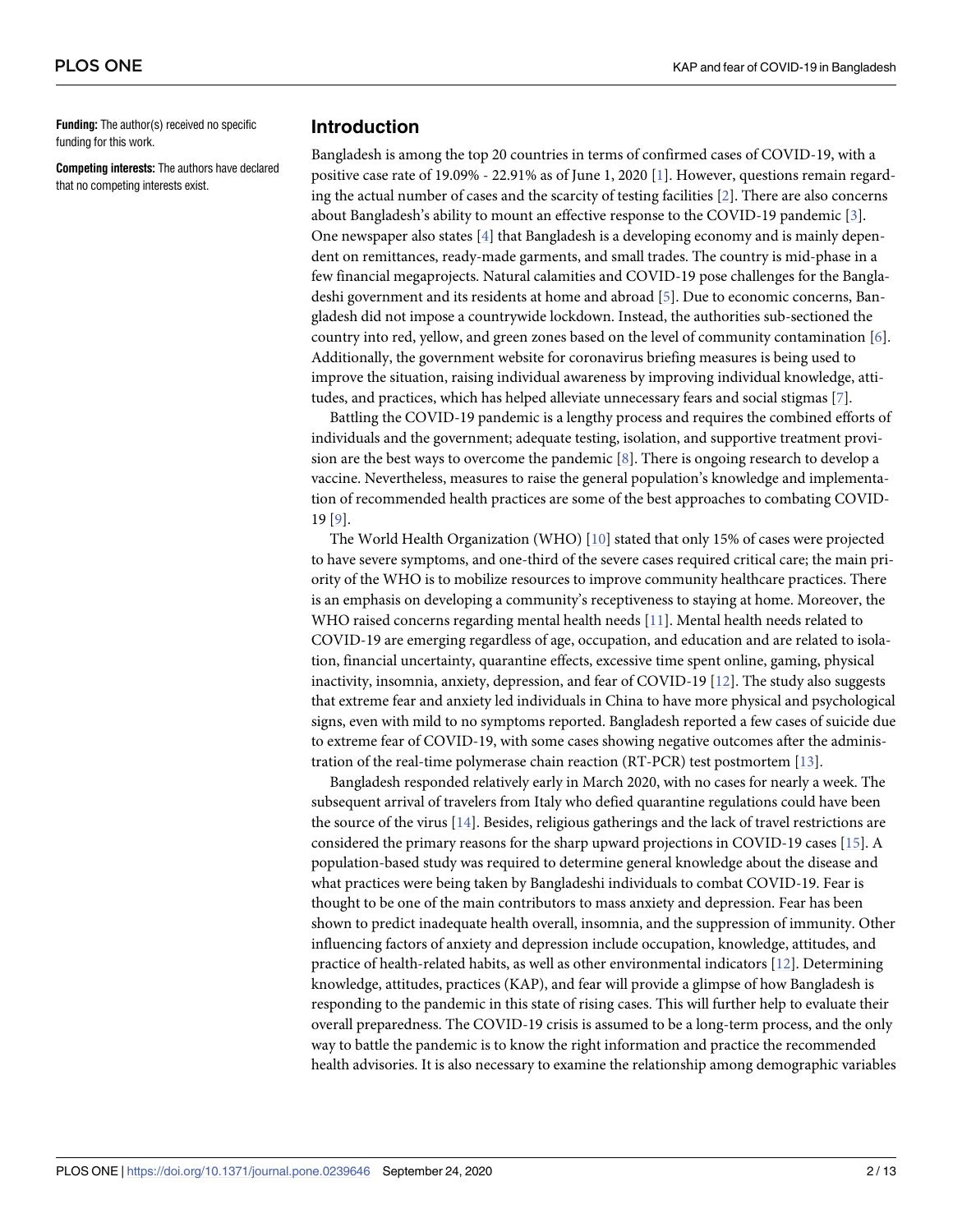with KAP and fear to explore the in-depth understanding of factors contributing to the preparedness for and response towards COVID-19.

The study objectives were to determine the level of knowledge, attitudes, and practices related to COVID-19 preventive health habits and the underlying fear of COVID-19 in the Bangladeshi population and how they are affected by socio-demographic factors.

# **Methodology**

# **Study design and participants**

This study was a prospective cross-sectional survey conducted online through a structured questionnaire from April 4 to May 2, 2020. Both male and female Bangladeshi subjects, and aged 13 to 90 years, were able to respond to the questionnaire and were eligible for the study. Subjects with an intellectual disability or an inability to communicate were excluded from the survey.

# **Questionnaire**

A structured questionnaire has been designed by the authors to fulfill the objectives of the study. The questionnaire included socio-demographic variables (Table 1), questions on KAP, and fear. Questions related to KAP adapted from the survey questions used in a study conducted during a period of rapid case increases in China [16]. The KAP section of the questionnaire related to a total of 12 score knowledge questions on COVID-19, categorical answers to attitudes towards the control of the pandemic, and practices of wearing masks and avoiding public gatherings. The co-morbidities and symptoms of COVID-19 were obtained from WHO resources and asked to the respondents' whether present or not [17]. The Fear of COVID-19 Scale (FCV 19S) was used and reported to be valid and reliable in measuring fear attributed to coronavirus disease [18]. The questionnaire complied with the forward and back-translation into Bangla by a bilingual British researcher and sent to two renounced bilingual epidemiologists in Bangladesh to examine the difference and suitability of the questionnaire. Also, a pilot study was conducted before the commencement of the research.

### **Ethical issues and trial registration**

Ethical permission was obtained from the Institutional review board (BPA IPRR/IRB/29/03/ 2020/021) of the Institute of physiotherapy, rehabilitation, and research (IPRR). Participation was voluntary, consent was obtained, and confidentiality of the information was assured. The trial registration was obtained prospectively from a primary trial registry of the WHO (CTRI/ 2020/04/024413).

### **Data collection procedure**

From April to May 2020, the questionnaire was disseminated online, and through email and social media, targeting students, professionals, and public groups on Facebook. Recipients of the questionnaire were encouraged to complete it themselves and to send it to family members and neighbors for completion. A video tutorial was also provided to ensure an appropriate response. For illiterate family members, another member assisted them in responding to the questionnaire. The survey was requested to be sent back after completion. A total of 3500 questionnaires were sent, and 2200 questionnaires were returned. The data auditor found 2157 responses that could be included in the study and analyzed. The respondents were from all areas of Bangladesh and may represent the whole population.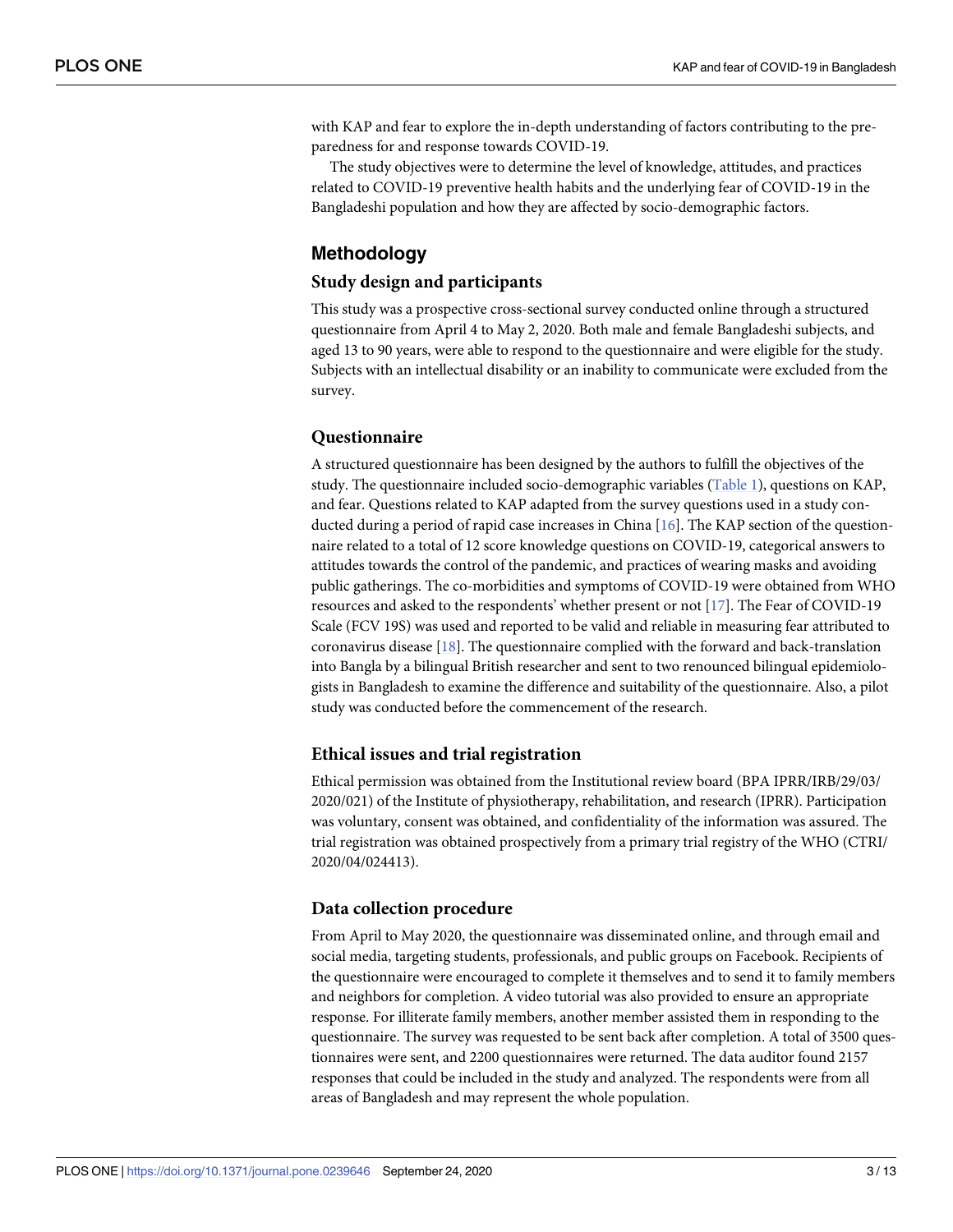| Characteristics                       |                        | Number of<br>participants, n<br>(%) | Knowledge mean± SD                          | t/Chi                | p-value<br>(2tailed) | Fear Score mean± SD                                          | t/Chi                 | p-value<br>(2tailed) |
|---------------------------------------|------------------------|-------------------------------------|---------------------------------------------|----------------------|----------------------|--------------------------------------------------------------|-----------------------|----------------------|
| Gender                                | Male                   | 1166 (54.1%)                        | $8.75 \pm 1.58$                             | 1.159 <sup>a</sup>   | .247                 | 18.07± 4.94 19.07± 5.04                                      | $-4.647$ <sup>a</sup> | $.001**$             |
|                                       | Female                 | 991 (45.9%)                         | $8.66 \pm 1.70$                             |                      |                      |                                                              |                       |                      |
| Age                                   | $13-20$ years          | 440 (20.4)                          | $8.59 \pm 1.9$                              | 103.764              | .071                 | 18.45 ± 5.15 18.26 ± 4.99                                    | 192.155<br>b          | .422                 |
|                                       | $21-30$ years          | 713(33.1)                           | $8.81 \pm 1.54$                             | $\mathbf{h}$         |                      | 18.74± 5.35 18.60± 4.79                                      |                       |                      |
|                                       | $31-40$ years          | 355(16.5)                           | $8.55 \pm 1.74$                             |                      |                      | 18.89± 4.58 19.00± 4.89<br>19.44± 4.96 20.00± 4.35           |                       |                      |
|                                       | $41-50$ years          | 327(15.2)                           | $8.80 \pm 1.47$                             |                      |                      |                                                              |                       |                      |
|                                       | $51-60$ years          | 226(10.5)                           | $8.88 \pm 1.29$                             |                      |                      |                                                              |                       |                      |
|                                       | $61-70$ years          | 75(3.5)                             | $8.33 \pm 1.83$                             |                      |                      |                                                              |                       |                      |
|                                       | $71-80$ years          | 18(.8)                              | $8.44 \pm 1.79$                             |                      |                      |                                                              |                       |                      |
|                                       | 80-90 years            | 3(.1)                               | $8.67 \pm 1.52$                             |                      |                      |                                                              |                       |                      |
| Education                             | Illiterate             | 58 (2.7)                            | $8.83 \pm 2.08.17 \pm 2.138.54 \pm$         | 140.943              | $.0001***$           | 19.81± 3.69 18.68± 5.22                                      | 267.282               | $.001**$             |
|                                       | primary<br>education   | 183(8.5)                            | 1.85 8.79 ± 1.63 8.86 ± 1.31 8.82<br>± 1.21 |                      |                      | 19.15 ± 5.25 18.51 ± 4.88<br>18.14± 4.84 17.99± 5.39         | ь                     |                      |
|                                       | Secondary<br>school    | 423 (19.6)                          |                                             |                      |                      |                                                              |                       |                      |
|                                       | Higher<br>secondary    | 696 (32.3                           |                                             |                      |                      |                                                              |                       |                      |
|                                       | Graduation             | 596 (27.6)                          |                                             |                      |                      |                                                              |                       |                      |
|                                       | Post-<br>graduation    | 201(9.3)                            |                                             |                      |                      |                                                              |                       |                      |
| Geography                             | Barisal                | 203(9.2)                            | 8.88± 1.16 9.17± 1.24 8.51±                 | 472.435              | $.0001***$           | 18.75± 5.39 18.79± 4.37                                      | 1355.41               | $.0001***$           |
|                                       | Chittagong             | 334 (15.2)                          | 2.09 8.90 ± 1.24 8.46 ± 1.62 8.56           |                      |                      | 19.15 ± 5.02 18.42 ± 4.50                                    |                       |                      |
|                                       | Dhaka                  | 499 (23)                            | $\pm$ 1.45 8.97 $\pm$ 1.68 8.46 $\pm$ 1.64  |                      |                      | 18.96± 4.72 18.39± 4.75<br>$17.10 \pm 5.59$ $16.51 \pm 6.28$ |                       |                      |
|                                       | Mymensingh             | 103(6)                              |                                             |                      |                      |                                                              |                       |                      |
|                                       | Khulna                 | 302(14)                             |                                             |                      |                      |                                                              |                       |                      |
|                                       | Rajshahi               | 408 (18.7)                          |                                             |                      |                      |                                                              |                       |                      |
|                                       | Rangpur                | 207(9.4)                            |                                             |                      |                      |                                                              |                       |                      |
|                                       | Sylhet                 | 101(4.5)                            |                                             |                      |                      |                                                              |                       |                      |
| Public service                        | Public Servant         | 150(7)                              | $8.93 \pm 1.52$ $8.69 \pm 1.65$             | 1.738 <sup>a</sup>   | .082                 | $17.68 \pm 4.97$ $18.60 \pm 5.01$                            | $-2.16$ <sup>a</sup>  | $.031 *$             |
|                                       | Non-public<br>servant  | 2007 (93)                           |                                             |                      |                      |                                                              |                       |                      |
| Healthcare<br>profession              | Healthcare<br>provider | 87(4)                               | $8.99 \pm 1.058.70 \pm 1.65$                | 1.623 <sup>a</sup>   | .105                 | 18.62± 4.36 18.53± 5.03                                      | .168 $a$              | .867                 |
|                                       | Non-<br>Healthcare     | 2070 (96)                           |                                             |                      |                      |                                                              |                       |                      |
| <b>Business or work in</b><br>a crowd | Yes                    | 294 (13.4)                          | $8.80 \pm 1.46$ $8.70 \pm 1.67$             | .968 $a$             | .333                 | $17.91 \pm 4.85$ $18.63 \pm 5.03$                            | $-2.29$ <sup>a</sup>  | $.022 *$             |
|                                       | No                     | 1863 (86.4)                         |                                             |                      |                      |                                                              |                       |                      |
| Study                                 | Students               | 930 (43.1)                          | $8.83 \pm 1.53862 \pm 1.71$                 | $2.905$ <sup>a</sup> | $.004***$            | 18.46± 5.11 18.59± 4.93                                      | -.607 $^{\rm a}$      | .544                 |
|                                       | Non-students           | 1227 (56.9)                         |                                             |                      |                      |                                                              |                       |                      |
| Diagnosed COVID                       | Yes                    | 166(7.7)                            | $8.80 \pm 2.028.70 \pm 1.60$                | .704 <sup>a</sup>    | .093                 | 18.29± 5.75 18.55± 4.94                                      | $-.650a$              | .516                 |
| 19 in community                       | No                     | 1991 (92.3)                         |                                             |                      |                      |                                                              |                       |                      |
| <b>COVID Symptoms</b>                 | Yes                    | 619 (28.7)                          | $9.04 \pm 1.208.58 \pm 1.78$                | 5.9 <sup>a</sup>     | $.0001***$           | $18.73 \pm 4.6$ $18.45 \pm 5.1$                              | $1.1.4$ $^{\rm a}$    | $.002**$             |
| (last 14 days)                        | $\rm No$               | 1536 (71.3)                         |                                             |                      |                      |                                                              |                       |                      |

#### **Table 1. Relationship of demographic characteristics with Knowledge and fear.**

(*Continued*)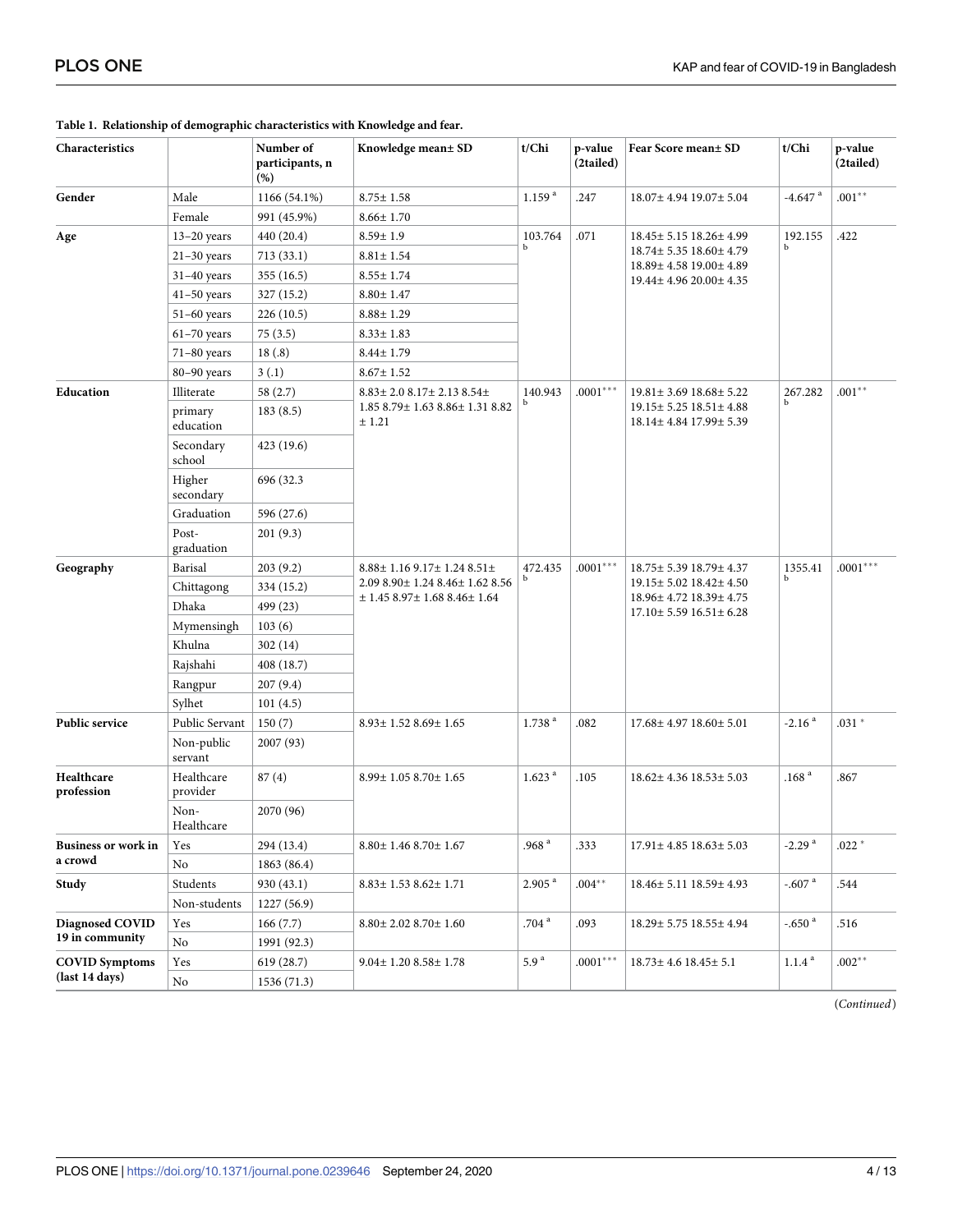#### **Table 1.** (Continued)

| Characteristics |     | Number of<br>  participants, n<br>(% ) | Knowledge mean± SD          | t/Chi            | n-value<br>(2tailed) | Fear Score mean± SD              | t/Chi               | p-value<br>(2tailed) |
|-----------------|-----|----------------------------------------|-----------------------------|------------------|----------------------|----------------------------------|---------------------|----------------------|
| Co-morbidity    | Yes | 463(21.4)                              | $9.03 \pm 1.26862 \pm 1.72$ | 4.8 <sup>a</sup> | $.0001***$           | $18.27 \pm 4.8$ $18.61 \pm 5.04$ | $-1.2$ <sup>a</sup> | .229                 |
| present         | No  | 1692(78.6)                             |                             |                  |                      |                                  |                     |                      |

a Independent t test

**b** Chi-square test

� Significant with p *<* .05

�� Significant with p *<* .005

��� Significant with p *<* .001

<https://doi.org/10.1371/journal.pone.0239646.t001>

### **Statistical analysis**

Descriptive statistics were employed for correct answers to knowledge, and diverse attitudes and practices were presented. Knowledge, fear scores, attitudes, and practice variables of respondents were presented and compared with independent sample t-tests or chi-square tests to determine associations (Tables  $1$  and  $3$ ) between continuous data (knowledge and fear score) and categorical or nominal data (demographic variables) [19]. Binary logistic regression analysis using dichotomous demographic variables as dependent variables and knowledge and fear scores as covariates (Table 2) was performed to measure the relationship between categorical dependent variables and continuous variables. The chi-square test was employed to

#### **Table 2. Results of Binary logistic regression on factors associated with Knowledge and fear.**

| <b>Variables</b>                                                        |         | Knowledge   |           |            | Fear    |             |           |            |
|-------------------------------------------------------------------------|---------|-------------|-----------|------------|---------|-------------|-----------|------------|
|                                                                         | Chi     | Coefficient | <b>OR</b> | p          | Chi     | Coefficient | <b>OR</b> | p          |
| <b>Gender Male vs Female</b>                                            | 31.127  | $-.163$     | .850      | $.002**$   | 81.573  | $-163$      | .850      | $.0001***$ |
| Age 13-40 years vs 41-88 years                                          | 14.544  | $-.842$     | .431      | .267       | 34.549  | $-0.843$    | .430      | .151       |
| Age 41-60 years vs 13-40 and 61-88 years                                | 14.517  | 1.064       | 2.897     | .269       | 30.155  | 1.065       | 2.901     | .307       |
| Age 61-88 years vs 13-60 years                                          | 16.484  | 3.066       | 21.448    | .170       | 36.788  | 3.067       | 21.469    | .099       |
| <b>Education Primary vs secondary to bachelor and above</b>             | 37.070  | 2.072       | 7.942     | $.0001***$ | 47.470  | 2.073       | 7.950     | $.009**$   |
| Education secondary and higher secondary vs primary, bachelor and above | 17.745  | $-.075$     | .928      | .124       | 75.208  | $-.075$     | .928      | $.0001***$ |
| Education Bachelor and above vs primary to higher secondary             | 42.001  | .535        | 1.707     | $.0001***$ | 82.774  | .543        | 1.706     | $.0001***$ |
| Geography Dhaka vs other 7 divisions                                    | 68.689  | 1.200       | 3.319     | $.0001***$ | 241.448 | 1.201       | 3.323     | $.0001***$ |
| Public servant vs non-public servant                                    | 23.533  | 2.593       | 13.367    | $.024*$    | 64.353  | 2.594       | 13.380    | $.0001***$ |
| Health professionals vs non-health professionals                        | 18.553  | 3.168       | 23.770    | .100       | 45.729  | 3.169       | 23.793    | $.014*$    |
| Business or work in a crowd vs all other professions                    | 25.839  | 1.849       | 6.355     | $.011*$    | 92.950  | 1.846       | 6.337     | $.0001***$ |
| Students vs all other professions                                       | 23.841  | .277        | 1.320     | $.021*$    | 54.226  | .277        | 1.319     | $.001**$   |
| Symptom present vs absent                                               | 229.083 | $-1.355$    | .258      | $.0001***$ | 217.997 | $-1.356$    | .258      | $.0001***$ |
| Co-morbidity present vs absent                                          | 206.936 | $-1.640$    | .194      | $.0001***$ | 172.332 | $-1.641$    | .194      | $.0001***$ |
| Believe in control agree vs disagree                                    | 102.858 | $-.719$     | .487      | $.0001***$ | 379.617 | $-.720$     | .487      | $.0001***$ |
| Bangladesh can win agree vs disagree                                    | 95.688  | $-.114$     | .892      | $.0001***$ | 297.923 | $-.114$     | .892      | $.0001***$ |
| Go to crowd yes vs no                                                   | 16.816  | $-5.726$    | .003      | .157       | 20.129  | $-5.727$    | .003      | .825       |
| Wear mask yes vs no                                                     | 59.405  | $-1.640$    | .194      | $.0001***$ | 167.114 | $-1.638$    | .194      | $.0001***$ |

� Significant with p *<* .05

�� Significant with p *<* .005

\*\*\* Significant with  $p < .001$ ; vs means versus

<https://doi.org/10.1371/journal.pone.0239646.t002>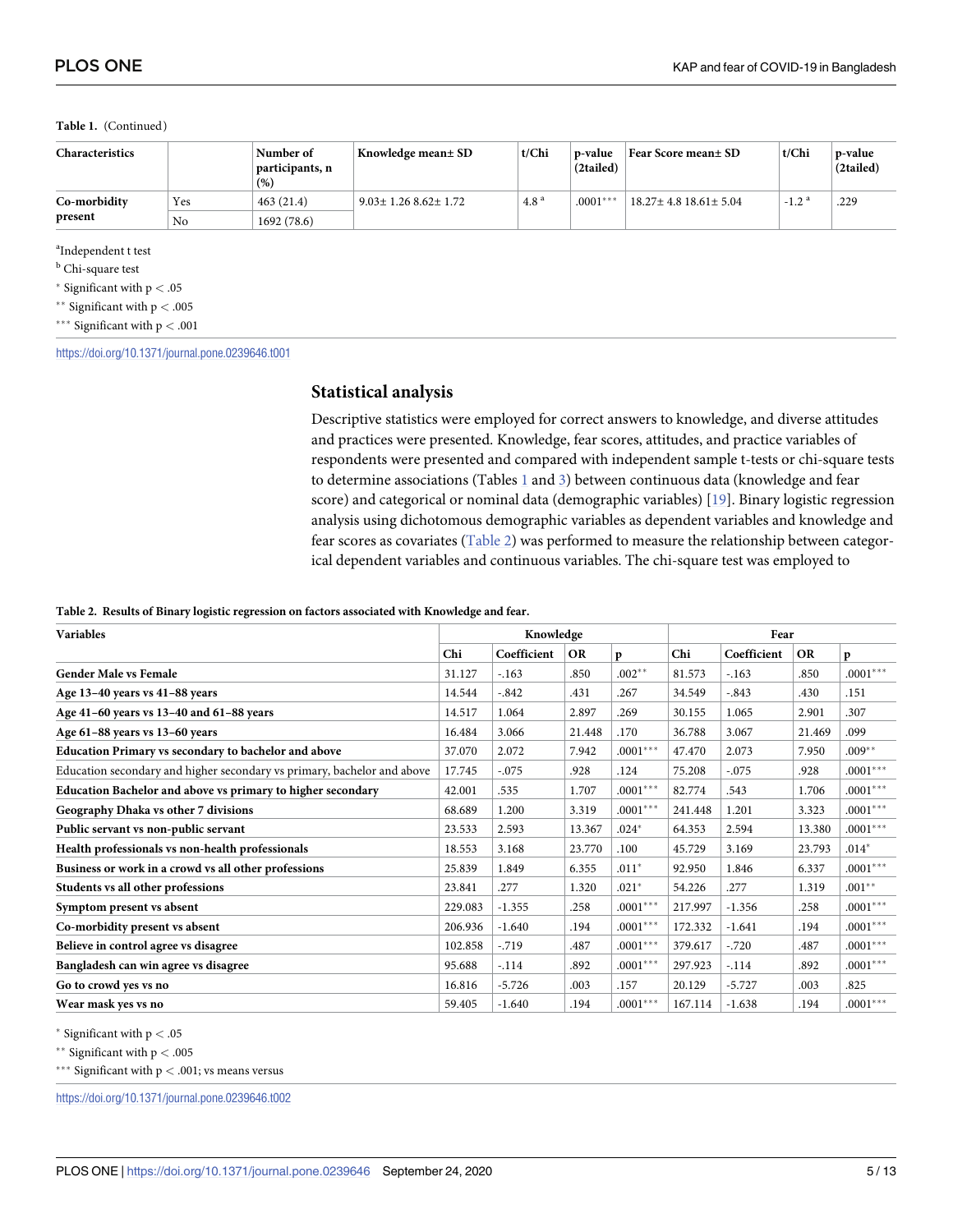| <b>Variables</b>             |                                                             | Attitude                                     |                                     |            |                                           |                                            |                                                |                                      | Practice                                      |            |                                               |                                       |             |  |
|------------------------------|-------------------------------------------------------------|----------------------------------------------|-------------------------------------|------------|-------------------------------------------|--------------------------------------------|------------------------------------------------|--------------------------------------|-----------------------------------------------|------------|-----------------------------------------------|---------------------------------------|-------------|--|
|                              |                                                             | A1: Belief in Control                        |                                     |            | A2: Bangladesh can win                    |                                            |                                                | P1: Go to crowd                      |                                               |            | P2: Wear Mask                                 |                                       |             |  |
|                              |                                                             | Agree                                        | <b>Disagree</b>                     | Chi value  | Yes                                       | No.                                        | Chi                                            | Yes                                  | No                                            | Chi value  | <b>Yes</b>                                    | N <sub>o</sub>                        | Chi         |  |
| Gender                       | Male Female                                                 | 751<br>(34.8)<br>586<br>(27.2)               | 415 (19.2)<br>405(18.8)             | $6.33*$    | 487<br>(22.6)<br>394<br>(18.3)            | 679<br>(31.5)<br>597<br>(27.7)             | .895                                           | 346<br>(16.0)<br>178(8.3)            | 818<br>(37.9)<br>808<br>(37.5)                | $48.28***$ | 1012<br>(46.9)<br>794<br>(36.8)               | 154(7.1)<br>197(9.1)                  | $17.5***$   |  |
| Age                          | $13-40$ years<br>$41-60$ years<br>$61-90$ years             | 925<br>(42.9)<br>357<br>$(16.6)$ 55<br>(2.5) | 583 (27.0)<br>196 (9.1) 41<br>(1.9) | 2.71       | 595<br>(27.6)<br>250<br>(11.6)36<br>(1.7) | 913<br>(42.3)<br>303<br>(14.0)60<br>(2.8)  | 6.01                                           | 350<br>(16.2)<br>153(7.1)<br>21(1.0) | 1158<br>(53.7)<br>400<br>$(18.5)$ 75<br>(3.4) | 8.04       | 1255<br>(58.2)<br>474<br>$(22.0)$ 77<br>(3.6) | 253<br>(11.7)79<br>$(3.7)$ 19<br>(.9) | 2.76        |  |
| Education                    | Primary SSC<br>$\&$ HSC <sup>1</sup><br>Bachelor $\leq{}^2$ | 125(5.8)<br>677<br>(31.4)<br>535<br>(24.8)   | 116(5.4)<br>442 (20.5)<br>262(12.1) | $20.46***$ | 63(2.9)<br>452<br>(21.0)<br>366<br>(17.0) | 178(8.3)<br>667<br>(30.9)<br>431<br>(20.0) | $30.16***$                                     | 63(2.9)<br>266<br>(12.3)<br>195(9.0) | 178(8.3)<br>853<br>(39.5)<br>602<br>(27.9)    | $16.78**$  | 201(9.3)<br>929<br>(43.1)<br>676<br>(31.3)    | 40(1.9)<br>190(8.8)<br>121(5.6)       | 1.13        |  |
| Geography                    | Dhaka Other<br>parts                                        | 264<br>(12.2)<br>1073<br>(49.7)              | 235(10.9)<br>585(27.1)              | $22.71***$ | 168(7.8)<br>713<br>(33.1)                 | 331<br>(15.3)<br>945<br>(43.8)             | $13.84***$                                     | 69(3.2)<br>455<br>(21.1)             | 430<br>(19.9)<br>1203<br>(55.7)               | $41.41***$ | 397<br>(18.4)<br>1409<br>(65.3)               | 102(4.7)<br>249<br>(11.5)             | $8.28**$    |  |
| <b>Public Servant</b>        |                                                             | 108(5.0)                                     | 42(1.9)                             | $6.86***$  | 82 (3.8)                                  | 68 (3.2)                                   | $12.75***$                                     | 43(2.0)                              | 107(5.0)                                      | 2.14       | 130(6.0)                                      | 20(.9)                                | 1.02        |  |
| Healthcare provider          |                                                             | 57(2.6)                                      | 30(1.4)                             | .480       | 40(1.9)                                   | 47(2.2)                                    | 3.31<br>.989<br>28(1.3)<br>59(2.7)<br>79 (3.7) |                                      | 8(.4)                                         | 3.33       |                                               |                                       |             |  |
| Work in a crowd              |                                                             | 208(9.6)                                     | 86(4.0)                             | $11.09**$  | 113(5.2)                                  | 181(8.4)                                   | .817                                           | 123(5.7)                             | 171(7.9)                                      | $57.62***$ | 272<br>(12.6)                                 | 22(1)                                 | $19.31***$  |  |
| <b>Students</b>              |                                                             | 560<br>(26.0)                                | 370 (17.2)                          | 2.172      | 357<br>(16.6)                             | 573<br>(26.6)                              | $4.08*$                                        | 196(9.1)                             | 729<br>(33.8)                                 | $11.22**$  | 755<br>(35.0)                                 | 175(8.1)                              | $7.77***$   |  |
| COVID 19 in community        |                                                             | 144(5.3)                                     | 52(2.4)                             | 3.416      | 45(2.1)                                   | 121(5.6)                                   | $14.04***$                                     | 55(2.5)                              | 110(5.1)                                      | $8.196*$   | 140(6.5)                                      | 26(1.2)                               | .049        |  |
| <b>Symptoms present</b>      |                                                             | 442 (20)                                     | 177(8.2)                            | $54.26***$ | 248<br>(11.4)                             | 371<br>(17.1)                              | .028                                           | 160(7.4)                             | 459<br>(21.2)                                 | 15.08      | 533<br>(24.7)                                 | 86 (3.9)                              | $2.97*$     |  |
| Co-morbidity present         |                                                             | 350<br>(16.2)                                | 113(5.2)                            | $39.22***$ | 188(8.7)                                  | 275<br>(12.7)                              | .221                                           | 137(6.3)                             | 326<br>(15.1)                                 | 27.74**    | 396<br>(18.3)                                 | 67(3.1)                               | 9.97        |  |
| <b>Total Knowledge Score</b> |                                                             | $8.9 \pm 1.3$                                | $8.3 \pm 2$                         | $86.09***$ | $8.9 \pm 1.2$                             | $8.5 \pm 1.8$                              | $67.78***$                                     | $8.6 \pm 1.5$                        | $8.7 \pm 1.6$                                 | 98.671     | $8.7 \pm 1.6$                                 | $8.5 \pm 1.7$                         | 62.28       |  |
| <b>Total Fear Score</b>      |                                                             | $17.9 \pm 4.9$                               | $19.4 \pm 5.0$                      | 296.79***  | $18.2 \pm 4.8$                            | $18.7 \pm 5.1$                             | 135.71*                                        | $17.7 \pm 5.4$                       | $18.7 \pm 4.8$                                | 375.38***  | $18.5 \pm 4.7$                                | $18.2 \pm 6.3$                        | $186.37***$ |  |

**Table 3. Relationship among attitude and practice with demographic variables.**

� Significant with p *<* .05

�� Significant with p *<* .005

��� Significant with p *<* .001

<sup>1</sup> Secondary and Higher Secondary school certificate <sup>2</sup> equal and above

<https://doi.org/10.1371/journal.pone.0239646.t003>

determine the relationship between attitude and practice with demographic variables, and knowledge and fear score (Table 3). Data analysis was completed using the IBM Statistical package for the social sciences (SPSS) version 20.0. The alpha level of significance was set at  $P < .05$ .

### **Results**

# **Socio-demographics**

Among 2157 respondents, 1166 (54.1%) were male and 991 (45.9%) were female. The mean population age was 33.48±14.65 years. The participants' ages ranged from 13 years to 88 years, and the majority of the respondents were aged 21–30 years (33.1%). Respondents were categorized as adolescents (10–20 years), youth (21–40 years), adults (41–60 years), and elderly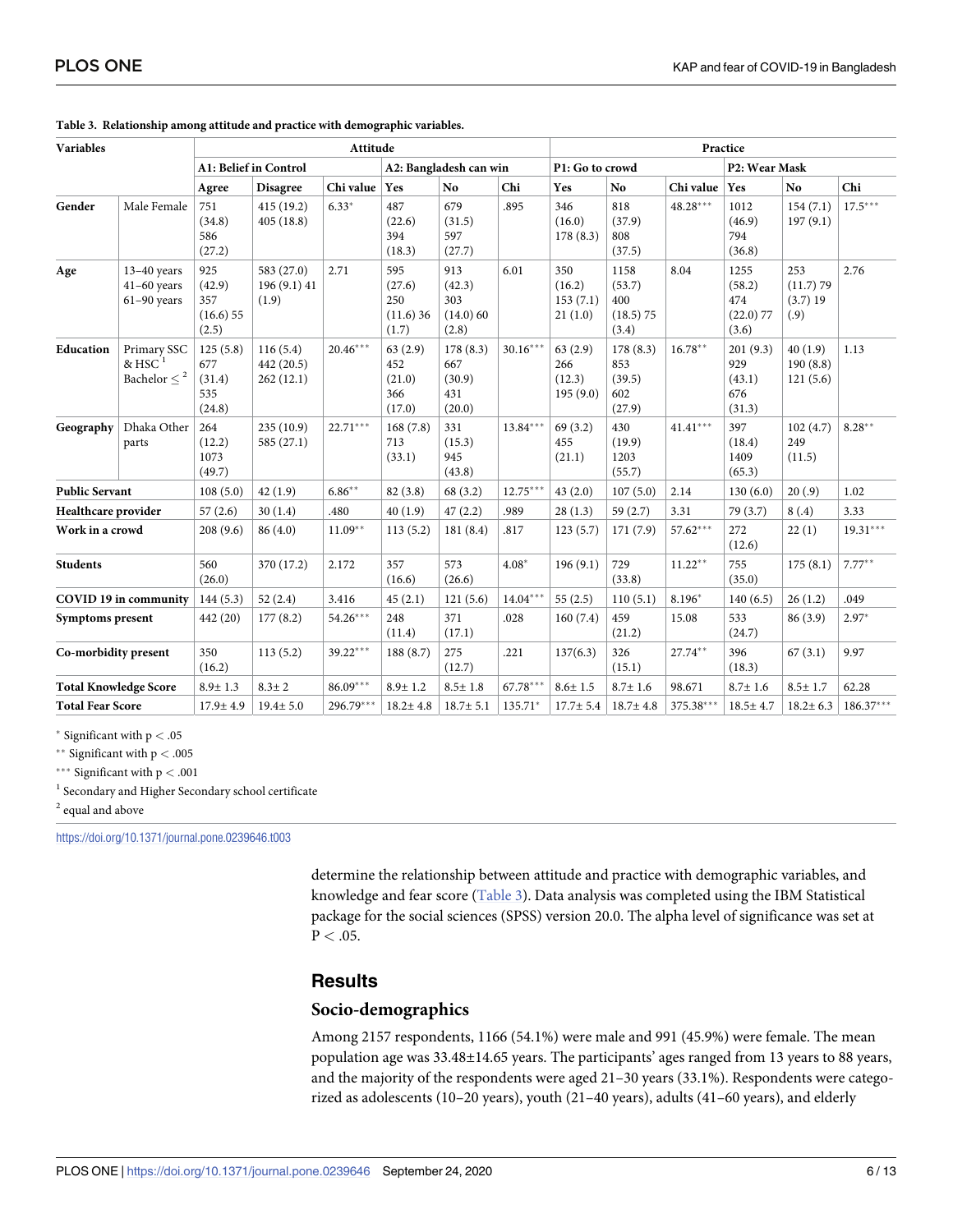(above 60 years). There was a larger response among those with higher secondary education (32.3%) and graduates (27.6%). A total of 11.2% of respondents were either undergoing primary education or reported low levels of literacy. Respondents were from all divisions of Bangladesh; the highest response was from Dhaka (23%), and the lowest was from Sylhet (4.5%). The majority of the respondents were non-public servants (93%), 4% were healthcare professionals, 13.4% worked or did business in a crowded place, 43.1% were students, and 7.7% of the respondents reported that a relative, colleagues or a neighbor had been diagnosed with COVID-19. Other sociodemographic profiles are described in Table 1.

#### **COVID-19 symptoms and co-morbidity**

Multiple response analyses found that 28.69% of the respondents ( $n = 619$ ) reported one or more symptoms related to COVID-19 in the last 14 days, but none reported completing a COVID-19 test during the response. The most prevalent symptoms were dry cough 19.5%  $(n = 121)$ , cough with sputum (14.2%), sore throat (10%), fever of more than 100° F (4.7%), anosmia or taste loss (4.5%), and shortness of breath (3.7%); 4 patients were diagnosed with pneumonia, and 3 patients were hospitalized for pneumonia. Multiple response analyses also found 463 respondents (21.4%) who reported one or more co-morbidities, including diabetes (7.1%), chronic obstructive pulmonary disease (COPD) (1.9%), and heart disease or hypertension (2.8%). Nine subjects reported a chronic neurological disability, including stroke; 20 subjects reported chronic kidney disease (CKD), and 4.6% reported chronic smoking habits.

#### **Knowledge**

In the population knowledge score, the mean was 8.71 out of 12, and the standard deviation was 1.64. Knowledge regarding COVID was similar in both males (8.75± 1.58) and females  $(8.66 \pm 1.70)$ . There was a significant relationship found between knowledge scores and age (p) *<* .005), an education level (p *<* .001), and geographical distribution (p *<* .001). No significant differences in knowledge scores were found in the following comparisons: between public servants  $(8.93 \pm 1.52)$  and others  $(8.69 \pm 1.65)$ ; between healthcare professionals  $(8.99 \pm 1.05)$  and others (8.70 $\pm$  1.65); working in a crowd (8.80 $\pm$  1.46) or working alone (8.70 $\pm$  1.67); or in people who reported COVID-19-positive relatives, friends or colleagues (8.80± 2.02) vs. those with associates without COVID-19 (8.70± 1.60). Significant differences were found between subjects with symptoms of COVID-19 (9.04± 1.20) and subjects without COVID-19 symptoms (8.58± 1.78) (p *<* .001). Additionally, a significant difference (p *<* .001) was found in knowledge scores between subjects with co-morbidities (9.03± 1.26) and subjects without comorbidities (8.62± 1.72). The detailed associations are available in Table 1.

Binary logistic regression analysis showed a significant correlation between knowledge scores and gender (p *<* .005). Logistic regression associations were found between knowledge and education levels, with the lowest knowledge scores found in primary education compared to all other education groups (p *<* .001). Dhaka "urban dwellers" reported significantly higher knowledge of COVID-19 symptoms and precautions than did subjects from rural areas of Bangladesh (p *<* .001). Knowledge and education levels were directly associated, with Bachelor of Science (BSc) degree holders reporting higher knowledge of COVID-19 symptoms and precautions than any other education group (p *<* .005). Public servants reported higher knowledge than did other non-public servant groups (p *<* .05), and students reported higher knowledge of COVID-19 symptoms and precautions than did other non-student groups (p *<* .05). Subjects without symptoms showed a significant inverse relationship with knowledge than did those with symptoms  $(p < .001)$  (Table 2).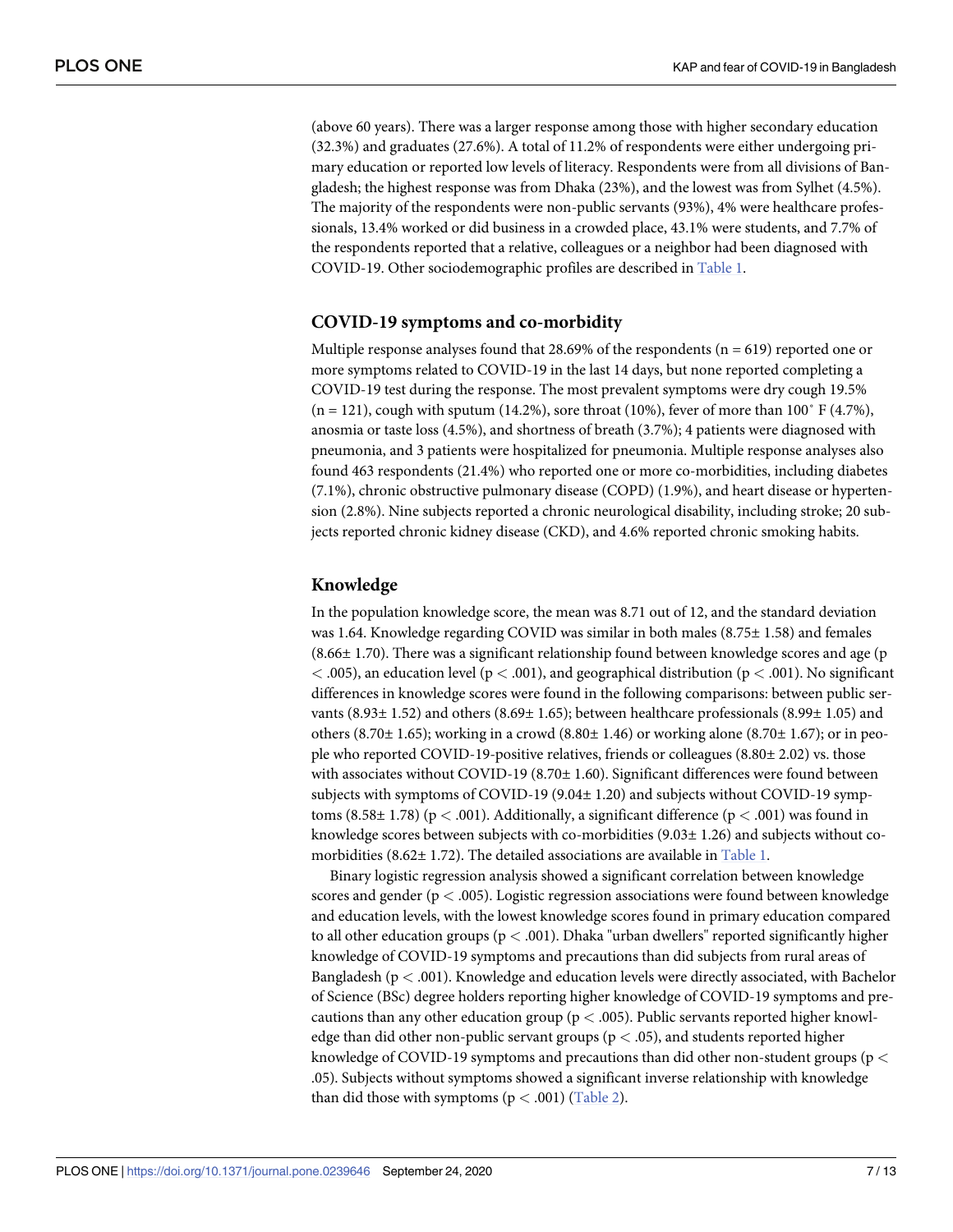# **Attitudes**

Attitudes were measured concerning "beliefs" regarding whether Bangladesh can overcome the challenge of COVID-19 or "positive synergy" towards disease control. Females reported a higher belief that COVID-19 could be controlled (p *<* .05). Similarly, graduates or more qualified respondents were confident that COVID-19 can be controlled (p *<* .001) and agreed that Bangladesh was capable of overcoming the challenge (p *<* .001). The majority of subjects who identified as public servants in Bangladesh also reported belief that the disease was controllable (p *<* .05); however, they did not believe COVID-19 would be overcome easily (p *<* .001). The subjects with a higher knowledge score of COVID-19 and a higher score on the COVID-19 Fear Scale also showed higher scores in "belief" that the virus was controllable (p *<* .005) and that eradication of the virus nationwide would be achieved (p *<* .001). Subjects with COVID-19 symptoms and co-morbidities reported a higher prevalence of the "belief" that the virus was both controllable and containable (p *<* .001). Details are presented in Table 3. Additionally, Table 2 shows that the subjects with a higher knowledge score of COVID-19 and a higher score on the COVID-19 Fear Scale also showed higher scores on the "belief" that the virus was controllable (p *<* .001) and that eradication of the virus nationwide would be achieved (p *<* .001).

### **Practices**

Practices were measured by the report of the subject's attendance in crowded areas and reports of wearing a mask. The majority of female subjects in the study followed the practice of staying home (37.5%) and wearing a mask (36.8%) to prevent the spread of COVID-19 (p *<* .001). Similarly, 27.9% of qualified personnel who were graduates and above reported staying home and avoiding crowded spaces (p *<* .005). The majority of the population from Dhaka followed the health advisory by staying home (55.7%) ( $p < .001$ ) and reported wearing a mask (65.3%) (p *<* .005). No significant relationship was found between knowledge score and practice, but a highly significant association was found between fear scores and adhering to the health advisory and between fear scores and reporting mask-wearing ( $p < .001$ ). The majority of subjects with COVID-19 symptoms reported wearing a mask (p *<* .05) but also reported going to a crowded place. The majority of subjects with co-morbidities also reported staying at home but did not report wearing a mask (p *<* .005) (Table 3). Table 2 explores a significant association (p *<* .001) between knowledge scores and wearing masks.

### **Fear**

The population means the fear score was 18.53 out of 35, with a standard deviation of 5.013. Fear scores were strongly associated with gender, education and geography (p *<* .001), with females reporting a higher score  $(19.07\pm 5.04)$  and respondents aged 61–70 years, 71–80 years and 80–90 years reporting a higher score of fear of contracting COVID-19 (19.00± 4.89; 19.44± 4.96; 20.00± 4.35). Dhaka urban dwellers also reported a higher fear status than did rural dwellers (19.15± 5.02) (p *<* .001). The demographic relationship of fear scores is listed in Table 1. Binary logistic regression found gender differences in fear scores (p *<* .001). Other regressions are described in Table 2. An indirect, strong, but significant relationship (p *<* .001) was found between the fear scores and practices of recommended health advisory habits of subjects (Table 3). There were significant differences (p *<* .005) in fear scores between subjects with symptoms and those without symptoms  $(18.73 \pm 4.6; 18.45 \pm 5.1)$  (Table 1). Inverse relationships were found among persons with positive COVID-19 symptoms and fear scores (p *<* .005). Table 2 shows a significant association (p *<* .001) between fear scores and wearing masks.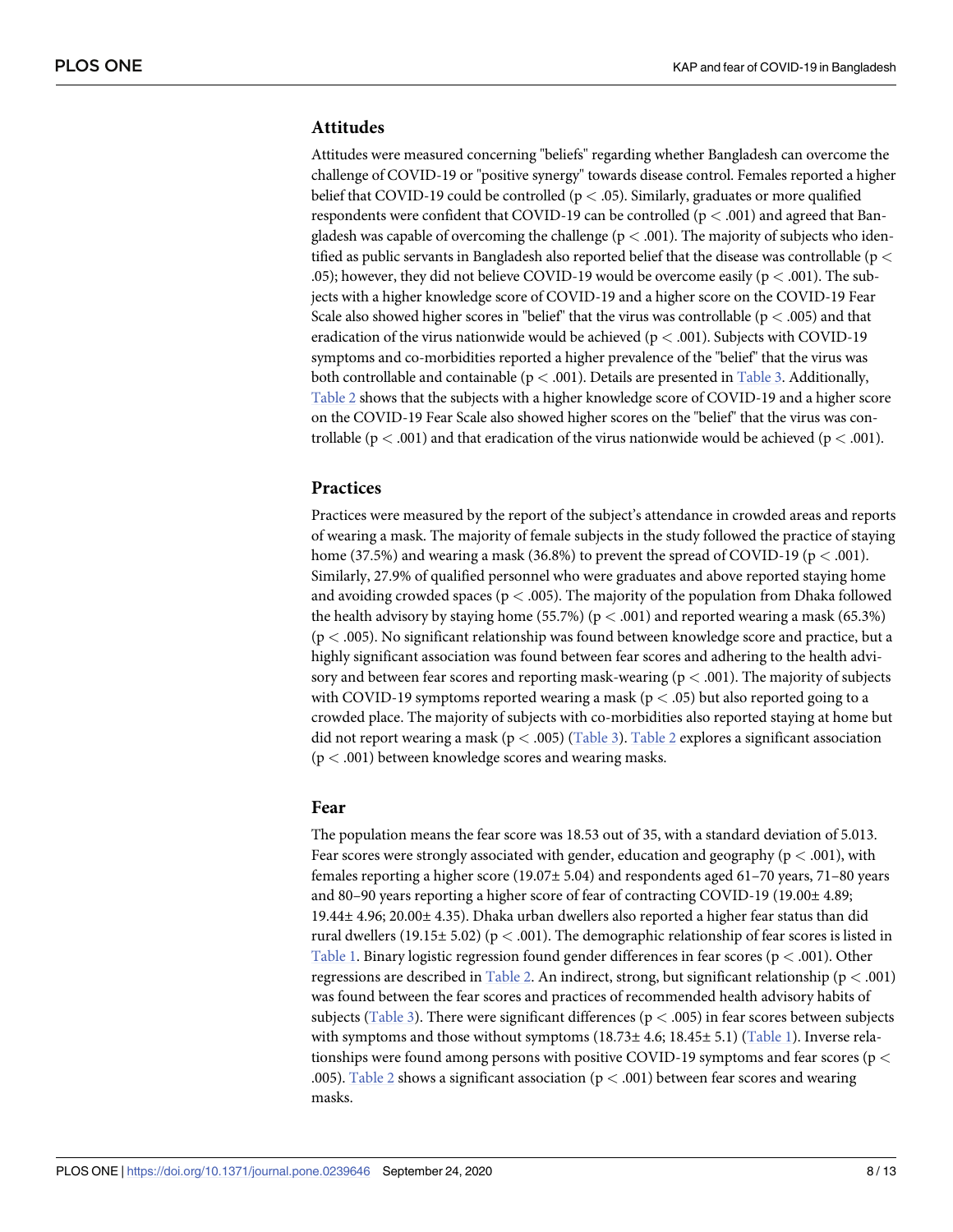# **Discussion**

The study intended to explore the knowledge, attitudes, and practices of recommended health advice for the prevention of COVID-19 and to explore the impact of fear towards contracting COVID-19 on people living in Bangladesh. There is little to no research published on this important topic for Bangladesh to date. The study covered every geographical area of Bangladesh according to administrative distribution and provided a glimpse of the time frame.

Questions of knowledge, attitudes, and practices have been used following a Chinese study [16], which was relevant in terms of geographical distribution, as both Bangladesh and China are on the Asian continent. Additionally, the time was relevant, the questionnaire was prepared for a rapid rise in cases, and Bangladesh was the process of experiencing a rapid rise in cases from April to May 2020 as per WHO case definition [17]. The questionnaire development and translation completed in a structured and standard process. The fear scale was a valid questionnaire [18] and until the start of data collection, the Bangla language validation had not been published. Therefore, all the questionnaires have been translated with the WHO guidelines for translating questionnaires [20].

Among the respondents, there were more males (54.1%) than females (45.9%). The responses per age group were distributed as follows: 20.4% among those aged 13–20 years, 33.1% aged 21–30 years, 16.5% aged 31–40 years, 15.2% aged 41–50 years, 10.5% aged 51–60 years,  $3.5\%$  aged  $61-70$  years,  $.8\%$  (n = 18) aged  $71-80$  years and  $.1\%$  (n = 3) aged 80-90 years. Fifty-eight respondents (2.7%) were illiterate, 183 persons (8.5%) had only primary education, 423 respondents (19.6%) had secondary education, 696 persons (32.3%) had a higher secondary degree, 596 respondents (27.6) obtained a graduate degree, and 201 persons(9.3%) had postgraduate degrees. The highest response of COVID-19 cases was from Dhaka (23%). The Institute for Epidemiology, Disease Control, and Research (IEDCR) COVID-19 update reported [21] that Dhaka had the majority of SARS-CoV-2 cases, and it is considered to have the most challenges regarding the level of practice of healthcare advisory precautions [22]. The baseline characteristics of subjects in comparative studies varied across the world. Studies in India, China, and Egypt had more responses from females, and the USA had more responses from males [16, 22–25] Indian, Chinese, and Egyptian studies had similar responses by age group and education, while the USA study reported a mean age higher than that in our study. Our study found a satisfactory level of knowledge by gender, geography, occupation, and education (Table 1) and relatively higher fear scores than those observed in similar studies across the world. One study in China showed similar scores of fear by age concerning knowledge and occupation, while another study completed in India reported that 80% of people in need of mental health care for COVID-19 experienced fear, anxiety, and depression [16, 25].

Twenty-nine percent (28.69%) of the respondents ( $n = 619$ ) reported one or more symptoms related to COVID-19 in the last 14 days, including cough 19.5% (n = 121), cough with sputum (14.2%), sore throat, (10%), fever (4.7%), anosmia or taste loss (4.5%), and shortness of breath (3.7%). The symptoms were related to COVID-19, as per the CDC [26]. The WHO South-East Asia region reported the test positivity in Bangladesh to be 20%, with positive tests being reported only for a person with one or more COVID-19-related symptoms [2]. Eleven percent (11%) of subjects reported co-morbidities, including subjective disabilities. Besides, 4.4% of the respondents were over 60 years of age. The WHO South-East Asia region country profile and the IEDCR COVID-19 update states that the number of deaths is higher among elderly persons, males, and those with pre-existing co-morbidities in Bangladesh [21, 27]. Overall, we found a low number of elderly patients with symptoms, low reported levels of comorbidities, and a slightly higher rate of infection among males than among females. The reason behind the higher rate of infection among males is their greater exposure outside. At that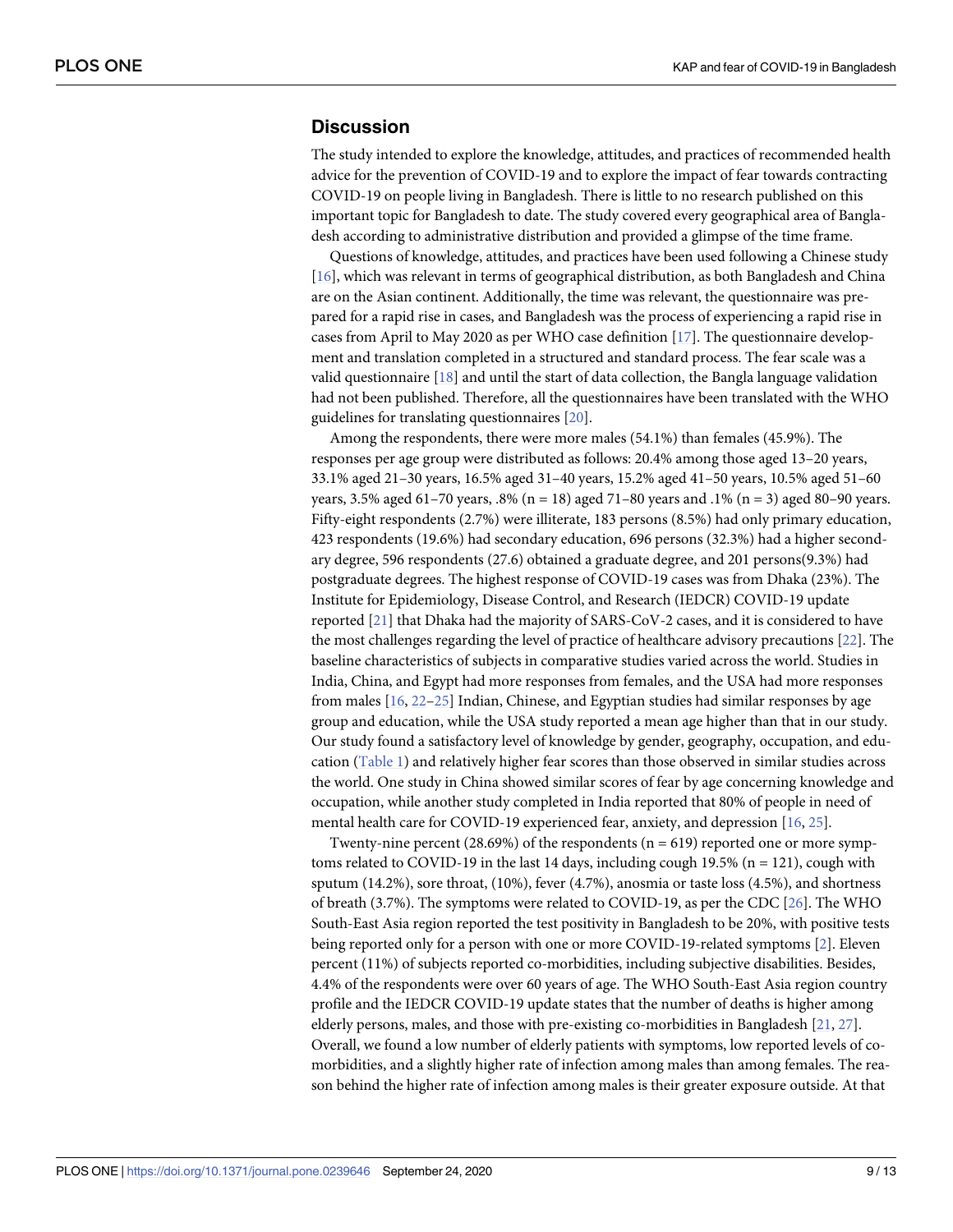time, Bangladesh was in a state of "movement restriction", and no nationwide "lockdown" had been imposed [6, 15], so more male cases were expected. The symptoms were matched with the WHO statements [17] of symptoms until then, and many cases were found to be relevant, but they were not tested. Many reports have been published on unwillingness, droughts, and fear regarding COVID-19 testing in Bangladesh [3, 4].

Knowledge regarding COVID-19 by the subject was satisfactory and similar across age, gender, and occupation. There were a few variations in perspectives by occupation. Young, graduates and urban dwellers had more knowledge than did older adults, those with lower education, and those living in rural areas. Several similar articles in the preprint found that more than half of the respondents reported "good knowledge" of COVID-19, with age and education showing a significant linear association with knowledge  $[27-29]$ . This study is similar to one study in China that found a significant relationship between knowledge and age and knowledge and educational level, with males reporting higher levels of knowledge than females regarding COVID-19 symptoms, precautions, and health advisory practices [16]. However, in our study, subjects living in Bangladesh reported similar knowledge for both males and females regarding COVID-19 symptoms, precautions, and health advisory practices. This finding may be attributed to a similar degree of access to information through print and electronic media and internet access in Bangladeshi populations, as the country's digital gateway is currently being prioritized.

Overall, a high prevalence of "positive attitudes" among the subjects regarding disease control was reported. Female subjects and subjects with higher levels of education were more likely to believe that COVID-19 can be controlled, but they doubted the ability of Bangladesh to contain it. Subjects with "good knowledge" or "high scores for fear" were more likely to believe that COVID-19 can be controlled and that a collective effort can contain the spread of the disease. Similar studies in Bangladesh, India, and China all found similar results regarding the relationship between knowledge and fear of COVID-19 regarding "practices", [16, 25, 30], and our study reported similarities to previous studies across the world [23, 24]. Our study found that 37.5% of women reported "staying home", and 36.8% reported wearing masks in public places. The majority of the population outside of Dhaka, i.e., those living in the more rural regions, reported staying home (55.7%) and wearing a mask (65.3%). However, no statistical relationship was found between knowledge scores and practices. This is similar to results reported in studies in both India and China. However, our study did find subjects with high fear scores and who were also more likely to follow good preventive practices, as recommended by the health advisory.

The fear score was significantly associated with female gender, higher education, and urban dwelling. Senior citizens aged 61–70 years, 71–80 years, and 80–90 years reported the highest fear scores among individuals in all categories. One study suggests that fear comes from a longer duration of isolation, greater movement restriction, and greater reactivity to news and rumors from social media [31]. Women, senior citizens, and young adults had limited movement, were isolated from quarantining, and were attached to media. A Study reports that fear and stress can lead to insomnia and psychological illness [25]. Fear is an important component in both positive and negative ways, as illustrated in the positivity explained earlier; hence, there have been cases of suicide due to the fear of COVID-19 in Bangladesh [13].

However, although important as an indicator, this was not evaluated in this study and may be considered a limitation of the study. Our study faced challenges regarding structured questionnaires, reporting, and resources. Limitations included the response rate (62.85%) and the completion of the questionnaire by none COVID-19-positive individuals. We recommend that future studies include information on the long-term observation of corvid-19-positive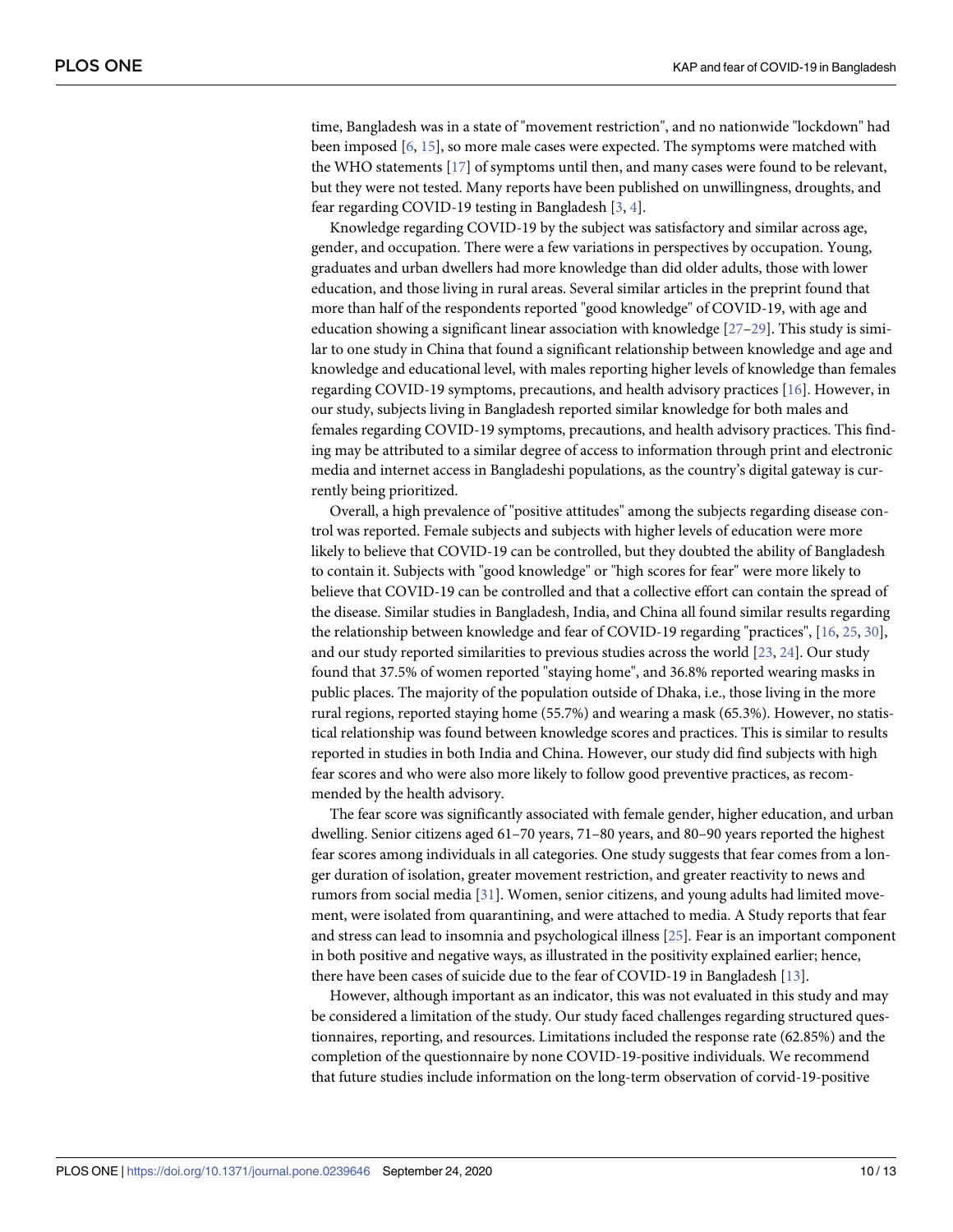cases or cases with symptoms with respect to movement, function, physical signs, mental health, and quality-of-life issues.

# **Conclusion**

In a resource-challenged country such as Bangladesh, individual knowledge, positive attitudes, and practices of suggested precautionary and preventive health advisories are crucial to controlling the vicious community transmission of COVID-19. The study found that knowledge levels were adequate in the majority of the population and were directly and significantly related to higher education levels, younger age, and female gender. There were positive attitudes among respondents regarding the control of the disease and the overcoming of challenges related to COVID-19 in Bangladesh. The majority of the population had high fear scores, with significantly higher scores found in women and elderly adults. Surprisingly, those with higher fear scores had good practices of staying at home and wearing masks. Future studies on explanatory issues related to activity, function, social issues, and quality of life might add more insight into the bio-psychological impact of COVID-19 in the most densely populated country in the world.

# **Supporting information**

**S1 [File.](http://www.plosone.org/article/fetchSingleRepresentation.action?uri=info:doi/10.1371/journal.pone.0239646.s001) English questionnaire.** (DOCX)

**S2 [File.](http://www.plosone.org/article/fetchSingleRepresentation.action?uri=info:doi/10.1371/journal.pone.0239646.s002) Bangla questionnaire.** (DOCX)

# **Acknowledgments**

Authors acknowledge Rubayet Shafin and Ahnaf Al Mukit, research assistants for their contribution in data collection and input, also students of Bangladesh health professions institute helped in collecting data. The authors are also grateful to Professor Dr. Md. Forhad Hossain for his support in statistical analysis.

# **Author Contributions**

- **Conceptualization:** Mohammad Anwar Hossain, Md. Iqbal Kabir Jahid, K. M Amran Hossain, Lori Maria Walton, Zakir Uddin, Md. Obaidul Haque, Md. Feroz Kabir, S. M. Yasir Arafat, Mohamed Sakel, Rafey Faruqui, Zahid Hossain.
- **Data curation:** Mohammad Anwar Hossain, Md. Iqbal Kabir Jahid, K. M Amran Hossain, Zakir Uddin, Md. Obaidul Haque, Md. Feroz Kabir, Rafey Faruqui, Zahid Hossain.
- **Formal analysis:** Mohammad Anwar Hossain, Md. Iqbal Kabir Jahid, K. M Amran Hossain, Lori Maria Walton, Md. Feroz Kabir, S. M. Yasir Arafat, Mohamed Sakel, Rafey Faruqui, Zahid Hossain.
- **Funding acquisition:** Mohammad Anwar Hossain, K. M Amran Hossain, Md. Feroz Kabir, Rafey Faruqui, Zahid Hossain.
- **Investigation:** Md. Iqbal Kabir Jahid, K. M Amran Hossain, Lori Maria Walton, Zakir Uddin, S. M. Yasir Arafat, Mohamed Sakel.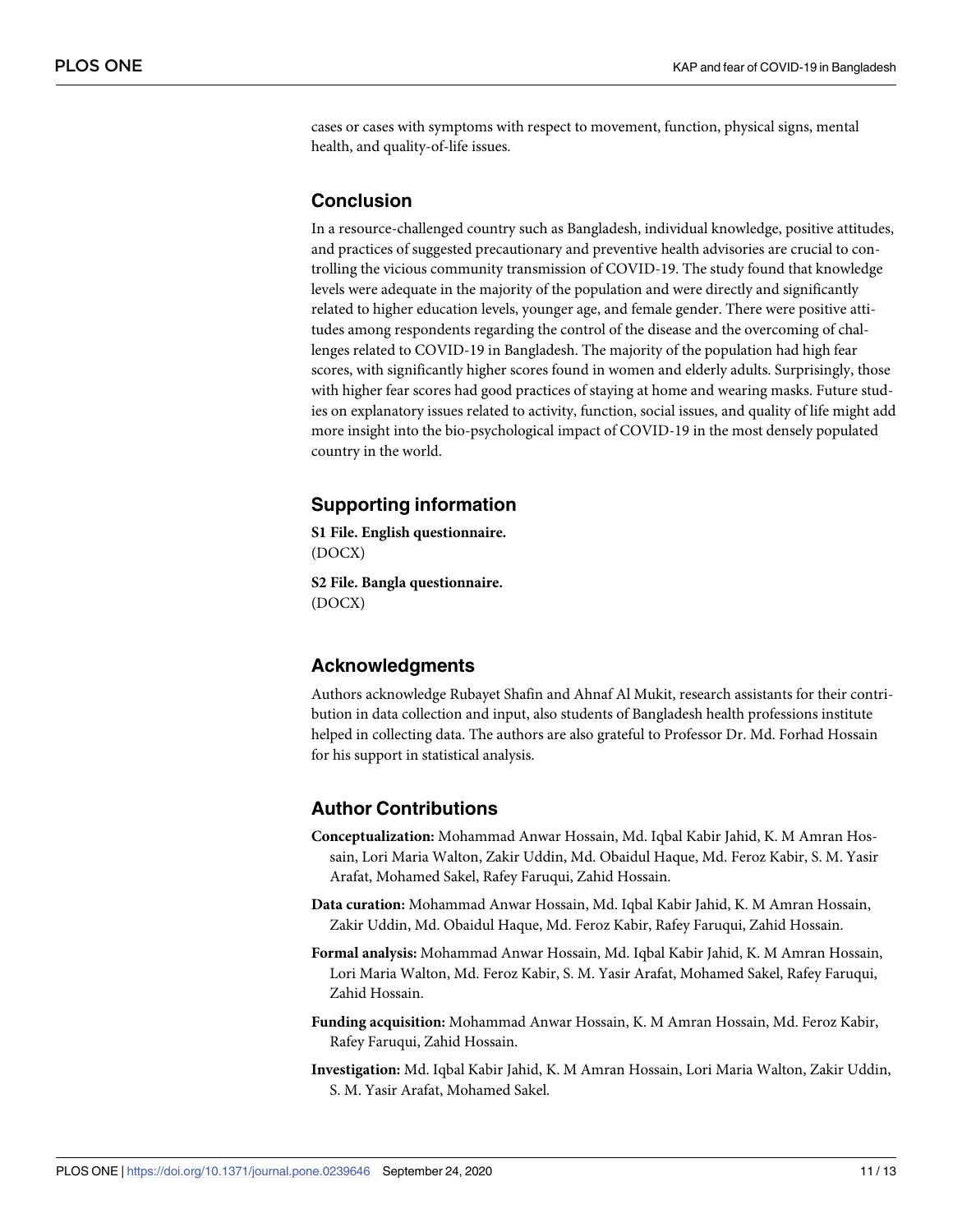- **Methodology:** Mohammad Anwar Hossain, Md. Iqbal Kabir Jahid, K. M Amran Hossain, Lori Maria Walton, Zakir Uddin, Md. Obaidul Haque, Md. Feroz Kabir, S. M. Yasir Arafat, Mohamed Sakel, Rafey Faruqui, Zahid Hossain.
- **Project administration:** Mohammad Anwar Hossain, K. M Amran Hossain, Md. Obaidul Haque, Mohamed Sakel.
- **Resources:** K. M Amran Hossain, Lori Maria Walton, Zakir Uddin, Md. Obaidul Haque, Md. Feroz Kabir, Mohamed Sakel, Rafey Faruqui, Zahid Hossain.
- **Software:** K. M Amran Hossain, Zahid Hossain.
- **Supervision:** Mohammad Anwar Hossain, Md. Iqbal Kabir Jahid, K. M Amran Hossain, Lori Maria Walton, S. M. Yasir Arafat, Rafey Faruqui.
- **Validation:** Mohammad Anwar Hossain, Md. Iqbal Kabir Jahid, Md. Obaidul Haque, Md. Feroz Kabir, Mohamed Sakel, Rafey Faruqui, Zahid Hossain.
- **Visualization:** Mohammad Anwar Hossain, K. M Amran Hossain, Lori Maria Walton, Zakir Uddin, Md. Obaidul Haque, Mohamed Sakel, Zahid Hossain.
- **Writing – original draft:** Mohammad Anwar Hossain, K. M Amran Hossain, Lori Maria Walton, Zakir Uddin, Md. Obaidul Haque, S. M. Yasir Arafat.
- **Writing – review & editing:** Mohammad Anwar Hossain, Md. Iqbal Kabir Jahid, K. M Amran Hossain, Lori Maria Walton, Zakir Uddin, Md. Obaidul Haque, Md. Feroz Kabir, S. M. Yasir Arafat, Mohamed Sakel, Rafey Faruqui, Zahid Hossain.

#### **References**

- **1.** Mustazir H, Alif A. Covid-19: Bangladesh records highest 42 deaths in a day, cases cross 65,000 mark. [Internet]. Dhakatribune.com. 2020 [cited 3rd July 2020]. Available from: [https://www.dhakatribune.](https://www.dhakatribune.com/health/coronavirus/2020/06/07/covid-19-bangladesh-records-highest-42-deaths-in-a-day-cases-cross-65-000-mark) [com/health/coronavirus/2020/06/07/covid-19-bangladesh-records-highest-42-deaths-in-a-day-cases](https://www.dhakatribune.com/health/coronavirus/2020/06/07/covid-19-bangladesh-records-highest-42-deaths-in-a-day-cases-cross-65-000-mark)[cross-65-000-mark](https://www.dhakatribune.com/health/coronavirus/2020/06/07/covid-19-bangladesh-records-highest-42-deaths-in-a-day-cases-cross-65-000-mark)
- **2.** India-Pak-Bangladesh: Official Covid-19 numbers disguise undercounting [Internet]. The Daily Star. 2020 [cited 3rd July 2020]. Available from: [https://www.thedailystar.net/backpage/news/india-pak](https://www.thedailystar.net/backpage/news/india-pak-bangladesh-official-covid-19-numbers-disguise-undercounting-1910197)[bangladesh-official-covid-19-numbers-disguise-undercounting-1910197](https://www.thedailystar.net/backpage/news/india-pak-bangladesh-official-covid-19-numbers-disguise-undercounting-1910197)
- **3.** Bangladesh cannot afford to close its garment factories [Internet]. The Economist. 2020 [cited 3rd July 2020]. Available from: [https://www.economist.com/asia/2020/04/30/bangladesh-cannot-afford-to](https://www.economist.com/asia/2020/04/30/bangladesh-cannot-afford-to-close-its-garment-factories)[close-its-garment-factories](https://www.economist.com/asia/2020/04/30/bangladesh-cannot-afford-to-close-its-garment-factories)
- **4.** Covid-19 infections are rising fast in Bangladesh, India and Pakistan [Internet]. The Economist. 2020 [cited 3rd July 2020]. Available from: [https://www.economist.com/asia/2020/06/06/covid-19-infections](https://www.economist.com/asia/2020/06/06/covid-19-infections-are-rising-fast-in-bangladesh-india-and-pakistan)[are-rising-fast-in-bangladesh-india-and-pakistan](https://www.economist.com/asia/2020/06/06/covid-19-infections-are-rising-fast-in-bangladesh-india-and-pakistan)
- **5.** Hasina S, Verkooijen P. Fighting cyclones and coronavirus: how we evacuated millions during a pandemic [Internet]. the Guardian. 2020 [cited 3rd July 2020]. Available from: [https://www.theguardian.](https://www.theguardian.com/global-development/2020/jun/03/fighting-cyclones-and-coronavirus-how-we-evacuated-millions-during-a-pandemic) [com/global-development/2020/jun/03/fighting-cyclones-and-coronavirus-how-we-evacuated-millions](https://www.theguardian.com/global-development/2020/jun/03/fighting-cyclones-and-coronavirus-how-we-evacuated-millions-during-a-pandemic)[during-a-pandemic](https://www.theguardian.com/global-development/2020/jun/03/fighting-cyclones-and-coronavirus-how-we-evacuated-millions-during-a-pandemic)
- **6.** Covid-19 tracker. Bangladesh Computer Council (BCC).[Internet]. Covid19tracker.gov.bd. 2020 [cited 3rd July 2020]. Available from: <http://covid19tracker.gov.bd/>
- **7.** corona.gov.bd a. Coronavirus Disease 2019 (COVID-19) Information Bangladesh.corona.gov.bd [Internet]. Corona.gov.bd. 2020 [cited 3 July 2020]. Available from: <https://corona.gov.bd/>
- **8.** Adhikari S, Meng S, Wu Y, Mao Y, Ye R, Wang Q et al. Epidemiology, causes, clinical manifestation and diagnosis, prevention and control of coronavirus disease (COVID-19) during the early outbreak period: a scoping review. Infectious Diseases of Poverty. 2020; 9(1). [https://doi.org/10.1186/s40249-](https://doi.org/10.1186/s40249-020-00646-x) [020-00646-x](https://doi.org/10.1186/s40249-020-00646-x) PMID: [32183901](http://www.ncbi.nlm.nih.gov/pubmed/32183901)
- **9.** Watkins J. Preventing a covid-19 pandemic. BMJ. 2020;:m810. <https://doi.org/10.1136/bmj.m810> PMID: [32111649](http://www.ncbi.nlm.nih.gov/pubmed/32111649)
- **10.** COVID-19 strategy update—14 April 2020 [Internet]. Who.int. 2020 [cited 3rd July 2020]. Available from: [https://www.who.int/publications/i/item/covid-19-strategy-update—14-april-2020](https://www.who.int/publications/i/item/covid-19-strategy-update---14-april-2020)